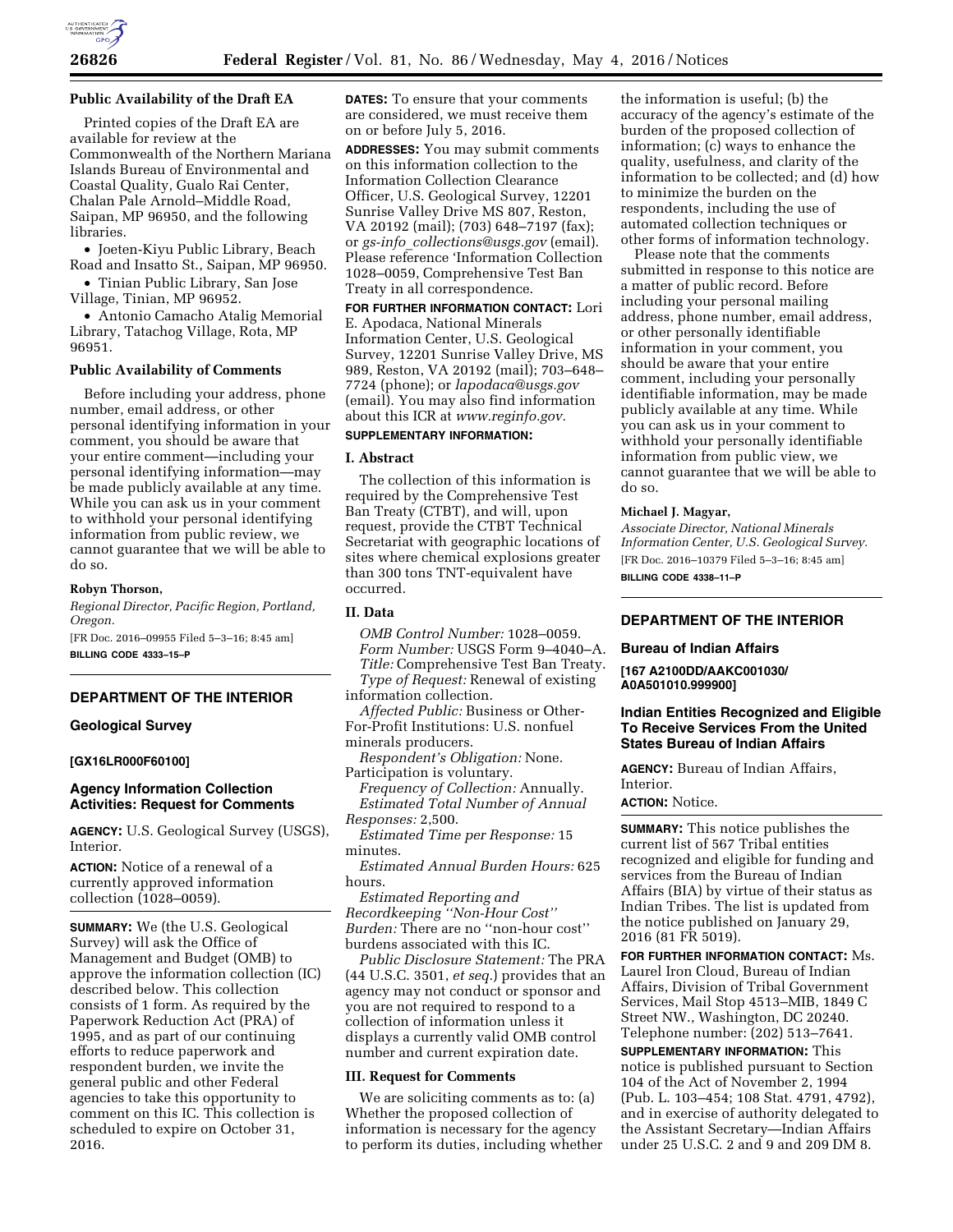Published below is an updated list of federally acknowledged Indian Tribes in the contiguous 48 states and Alaska, to reflect the addition of an Indian Tribe and various name changes and corrections.

The addition to the list of Indian entities results from the January 28, 2016, Interior Board of Indian Appeals dismissal of a request for reconsideration in docket number 16– 003, *In Re Federal Acknowledgment of the Pamunkey Indian Tribe.* 

To aid in identifying Tribal name changes and corrections, the Tribe's previously listed or former name is included in parentheses after the correct current Tribal name. We will continue to list the Tribe's former or previously listed name for several years before dropping the former or previously listed name from the list.

The listed Indian entities are acknowledged to have the immunities and privileges available to federally recognized Indian Tribes by virtue of their government-to-government relationship with the United States as well as the responsibilities, powers, limitations, and obligations of such Tribes. We have continued the practice of listing the Alaska Native entities separately solely for the purpose of facilitating identification of them and reference to them given the large number of complex Native names.

Dated: April 25, 2016.

**Lawrence S. Roberts,** 

*Acting Assistant Secretary—Indian Affairs.* 

# **INDIAN TRIBAL ENTITIES WITHIN THE CONTIGUOUS 48 STATES RECOGNIZED AND ELIGIBLE TO RECEIVE SERVICES FROM THE UNITED STATES BUREAU OF INDIAN AFFAIRS**

- Absentee-Shawnee Tribe of Indians of Oklahoma
- Agua Caliente Band of Cahuilla Indians of the Agua Caliente Indian Reservation, California
- Ak-Chin Indian Community (previously listed as the Ak Chin Indian Community of the Maricopa (Ak Chin) Indian Reservation, Arizona)
- Alabama-Coushatta Tribe of Texas (previously listed as the Alabama-Coushatta Tribes of Texas)
- Alabama-Quassarte Tribal Town
- Alturas Indian Rancheria, California
- Apache Tribe of Oklahoma
- Arapaho Tribe of the Wind River Reservation, Wyoming
- Aroostook Band of Micmacs (previously listed as the Aroostook Band of Micmac Indians)
- Assiniboine and Sioux Tribes of the Fort Peck Indian Reservation, Montana

Augustine Band of Cahuilla Indians, California (previously listed as the Augustine Band of Cahuilla Mission Indians of the Augustine Reservation) Bad River Band of the Lake Superior

Tribe of Chippewa Indians of the Bad River Reservation, Wisconsin

- Bay Mills Indian Community, Michigan
- Bear River Band of the Rohnerville Rancheria, California
- Berry Creek Rancheria of Maidu Indians of California
- Big Lagoon Rancheria, California
- Big Pine Paiute Tribe of the Owens Valley (previously listed as the Big Pine Band of Owens Valley Paiute Shoshone Indians of the Big Pine Reservation, California)
- Big Sandy Rancheria of Western Mono Indians of California (previously listed as the Big Sandy Rancheria of Mono Indians of California)
- Big Valley Band of Pomo Indians of the Big Valley Rancheria, California
- Bishop Paiute Tribe (previously listed as the Paiute-Shoshone Indians of the Bishop Community of the Bishop Colony, California)
- Blackfeet Tribe of the Blackfeet Indian Reservation of Montana
- Blue Lake Rancheria, California
- Bridgeport Indian Colony (previously listed as the Bridgeport Paiute Indian Colony of California)
- Buena Vista Rancheria of Me-Wuk Indians of California
- Burns Paiute Tribe (previously listed as the Burns Paiute Tribe of the Burns Paiute Indian Colony of Oregon)
- Cabazon Band of Mission Indians, California
- Cachil DeHe Band of Wintun Indians of the Colusa Indian Community of the Colusa Rancheria, California Caddo Nation of Oklahoma
- 
- Cahto Tribe of the Laytonville Rancheria Cahuilla Band of Indians (previously
- listed as the Cahuilla Band of Mission Indians of the Cahuilla Reservation, California)
- California Valley Miwok Tribe, California
- Campo Band of Diegueno Mission Indians of the Campo Indian Reservation, California
- Capitan Grande Band of Diegueno Mission Indians of California (Barona Group of Capitan Grande Band of Mission Indians of the Barona Reservation, California; Viejas (Baron Long) Group of Capitan Grande Band of Mission Indians of the Viejas Reservation, California)
- Catawba Indian Nation (aka Catawba Tribe of South Carolina)
- Cayuga Nation
- Cedarville Rancheria, California
- Chemehuevi Indian Tribe of the Chemehuevi Reservation, California
- Cher-Ae Heights Indian Community of the Trinidad Rancheria, California Cherokee Nation
- Cheyenne and Arapaho Tribes, Oklahoma (previously listed as the Cheyenne-Arapaho Tribes of Oklahoma)
- Cheyenne River Sioux Tribe of the Cheyenne River Reservation, South Dakota
- Chicken Ranch Rancheria of Me-Wuk Indians of California
- Chippewa Cree Indians of the Rocky Boy's Reservation, Montana (previously listed as the Chippewa-Cree Indians of the Rocky Boy's Reservation, Montana)
- Chitimacha Tribe of Louisiana
- Citizen Potawatomi Nation, Oklahoma Cloverdale Rancheria of Pomo Indians of California
- Cocopah Tribe of Arizona
- Coeur D'Alene Tribe (previously listed as the Coeur D'Alene Tribe of the Coeur D'Alene Reservation, Idaho)
- Cold Springs Rancheria of Mono Indians of California
- Colorado River Indian Tribes of the Colorado River Indian Reservation, Arizona and California
- Comanche Nation, Oklahoma
- Confederated Salish and Kootenai Tribes of the Flathead Reservation
- Confederated Tribes and Bands of the Yakama Nation
- Confederated Tribes of Siletz Indians of Oregon (previously listed as the Confederated Tribes of the Siletz Reservation)
- Confederated Tribes of the Chehalis Reservation
- Confederated Tribes of the Colville Reservation
- Confederated Tribes of the Coos, Lower Umpqua and Siuslaw Indians
- Confederated Tribes of the Goshute Reservation, Nevada and Utah
- Confederated Tribes of the Grand Ronde Community of Oregon
- Confederated Tribes of the Umatilla Indian Reservation (previously listed as the Confederated Tribes of the Umatilla Reservation, Oregon)
- Confederated Tribes of the Warm Springs Reservation of Oregon
- Coquille Indian Tribe (previously listed as the Coquille Tribe of Oregon)
- Cortina Indian Rancheria (previously listed as the Cortina Indian Rancheria of Wintun Indians of California)
- Coushatta Tribe of Louisiana
- Cow Creek Band of Umpqua Tribe of Indians (previously listed as the Cow Creek Band of Umpqua Indians of Oregon)
- Cowlitz Indian Tribe
- Coyote Valley Band of Pomo Indians of California
- Crow Creek Sioux Tribe of the Crow Creek Reservation, South Dakota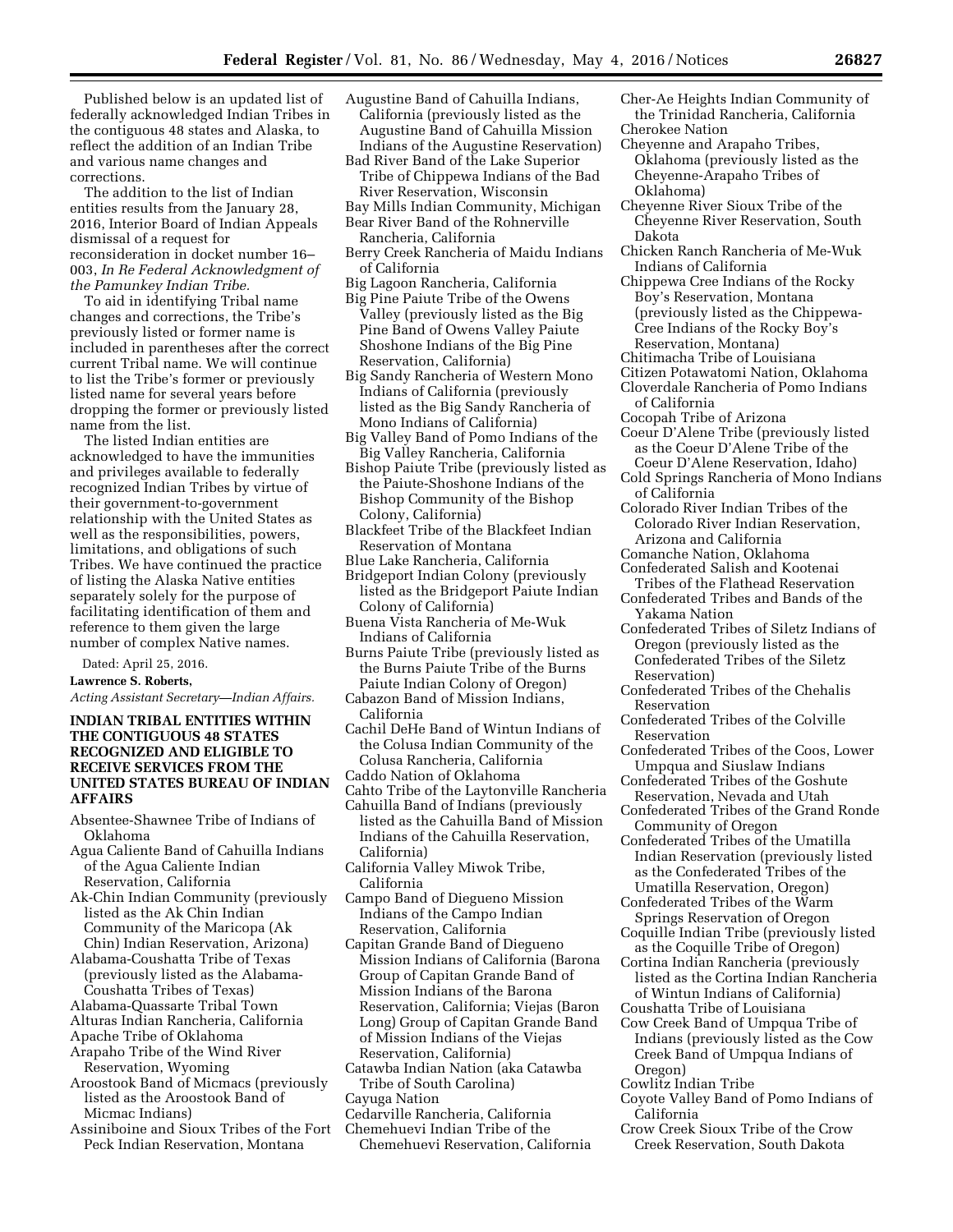Crow Tribe of Montana

- Death Valley Timbi-sha Shoshone Tribe (previously listed as the Death Valley Timbi-Sha Shoshone Band of California)
- Delaware Nation, Oklahoma
- Delaware Tribe of Indians
- Dry Creek Rancheria Band of Pomo Indians, California (previously listed as the Dry Creek Rancheria of Pomo Indians of California)
- Duckwater Shoshone Tribe of the Duckwater Reservation, Nevada
- Eastern Band of Cherokee Indians
- Eastern Shawnee Tribe of Oklahoma
- Eastern Shoshone Tribe of the Wind River Reservation, Wyoming (previously listed as the Shoshone Tribe of the Wind River Reservation, Wyoming)
- Elem Indian Colony of Pomo Indians of the Sulphur Bank Rancheria, California
- Elk Valley Rancheria, California
- Ely Shoshone Tribe of Nevada
- Enterprise Rancheria of Maidu Indians of California
- Ewiiaapaayp Band of Kumeyaay Indians, California
- Federated Indians of Graton Rancheria, California
- Flandreau Santee Sioux Tribe of South Dakota
- Forest County Potawatomi Community, Wisconsin
- Fort Belknap Indian Community of the Fort Belknap Reservation of Montana
- Fort Bidwell Indian Community of the Fort Bidwell Reservation of California
- Fort Independence Indian Community of Paiute Indians of the Fort
- Independence Reservation, California Fort McDermitt Paiute and Shoshone Tribes of the Fort McDermitt Indian
- Reservation, Nevada and Oregon
- Fort McDowell Yavapai Nation, Arizona Fort Mojave Indian Tribe of Arizona,
- California & Nevada
- Fort Sill Apache Tribe of Oklahoma Gila River Indian Community of the Gila
- River Indian Reservation, Arizona Grand Traverse Band of Ottawa and Chippewa Indians, Michigan
- Greenville Rancheria (previously listed as the Greenville Rancheria of Maidu Indians of California)
- Grindstone Indian Rancheria of Wintun-Wailaki Indians of California
- Guidiville Rancheria of California
- Habematolel Pomo of Upper Lake, California
- Hannahville Indian Community, Michigan
- Havasupai Tribe of the Havasupai Reservation, Arizona
- Ho-Chunk Nation of Wisconsin
- Hoh Indian Tribe (previously listed as the Hoh Indian Tribe of the Hoh Indian Reservation, Washington)
- Hoopa Valley Tribe, California
- Hopi Tribe of Arizona
- Hopland Band of Pomo Indians, California (formerly Hopland Band of Pomo Indians of the Hopland Rancheria, California)
- Houlton Band of Maliseet Indians Hualapai Indian Tribe of the Hualapai
- Indian Reservation, Arizona Iipay Nation of Santa Ysabel, California (previously listed as the Santa Ysabel Band of Diegueno Mission Indians of the Santa Ysabel Reservation)
- Inaja Band of Diegueno Mission Indians of the Inaja and Cosmit Reservation, California
- Ione Band of Miwok Indians of California
- Iowa Tribe of Kansas and Nebraska
- Iowa Tribe of Oklahoma
- Jackson Band of Miwuk Indians (previously listed as the Jackson Rancheria of Me-Wuk Indians of California)
- Jamestown S'Klallam Tribe
- Jamul Indian Village of California
- Jena Band of Choctaw Indians
- Jicarilla Apache Nation, New Mexico Kaibab Band of Paiute Indians of the
- Kaibab Indian Reservation, Arizona
- Kalispel Indian Community of the Kalispel Reservation
- Karuk Tribe (previously listed as the Karuk Tribe of California)
- Kashia Band of Pomo Indians of the Stewarts Point Rancheria, California
- Kaw Nation, Oklahoma
- Kewa Pueblo, New Mexico (previously listed as the Pueblo of Santo Domingo)
- Keweenaw Bay Indian Community, Michigan
- Kialegee Tribal Town
- Kickapoo Traditional Tribe of Texas
- Kickapoo Tribe of Indians of the
- Kickapoo Reservation in Kansas
- Kickapoo Tribe of Oklahoma
- Kiowa Indian Tribe of Oklahoma
- Klamath Tribes
- Koi Nation of Northern California (previously listed as the Lower Lake Rancheria, California)
- Kootenai Tribe of Idaho
- La Jolla Band of Luiseno Indians, California (previously listed as the La Jolla Band of Luiseno Mission Indians of the La Jolla Reservation)
- La Posta Band of Diegueno Mission Indians of the La Posta Indian Reservation, California
- Lac Courte Oreilles Band of Lake Superior Chippewa Indians of Wisconsin
- Lac du Flambeau Band of Lake Superior Chippewa Indians of the Lac du Flambeau Reservation of Wisconsin
- Lac Vieux Desert Band of Lake Superior Chippewa Indians of Michigan
- Las Vegas Tribe of Paiute Indians of the Las Vegas Indian Colony, Nevada
- Little River Band of Ottawa Indians, Michigan
- Little Traverse Bay Bands of Odawa Indians, Michigan
- Lone Pine Paiute-Shoshone Tribe (previously listed as the Paiute-Shoshone Indians of the Lone Pine Community of the Lone Pine Reservation, California)
- Los Coyotes Band of Cahuilla and Cupeno Indians, California (previously listed as the Los Coyotes Band of Cahuilla & Cupeno Indians of the Los Coyotes Reservation)
- Lovelock Paiute Tribe of the Lovelock Indian Colony, Nevada
- Lower Brule Sioux Tribe of the Lower Brule Reservation, South Dakota
- Lower Elwha Tribal Community (previously listed as the Lower Elwha Tribal Community of the Lower Elwha Reservation, Washington)
- Lower Sioux Indian Community in the State of Minnesota
- Lummi Tribe of the Lummi Reservation
- Lytton Rancheria of California
- Makah Indian Tribe of the Makah Indian Reservation
- Manchester Band of Pomo Indians of the Manchester Rancheria, California (previously listed as the Manchester Band of Pomo Indians of the Manchester-Point Arena Rancheria, California)
- Manzanita Band of Diegueno Mission Indians of the Manzanita Reservation, California
- Mashantucket Pequot Indian Tribe (previously listed as the Mashantucket Pequot Tribe of Connecticut)
- Mashpee Wampanoag Tribe (previously listed as the Mashpee Wampanoag Indian Tribal Council, Inc.)
- Match-e-be-nash-she-wish Band of Pottawatomi Indians of Michigan
- Mechoopda Indian Tribe of Chico Rancheria, California
- Menominee Indian Tribe of Wisconsin
- Mesa Grande Band of Diegueno Mission Indians of the Mesa Grande Reservation, California
- Mescalero Apache Tribe of the Mescalero Reservation, New Mexico
- Miami Tribe of Oklahoma
- Miccosukee Tribe of Indians
- Middletown Rancheria of Pomo Indians of California
- Minnesota Chippewa Tribe, Minnesota (Six component reservations: Bois Forte Band (Nett Lake); Fond du Lac Band; Grand Portage Band; Leech Lake Band; Mille Lacs Band; White Earth Band)
- Mississippi Band of Choctaw Indians
- Moapa Band of Paiute Indians of the Moapa River Indian Reservation, Nevada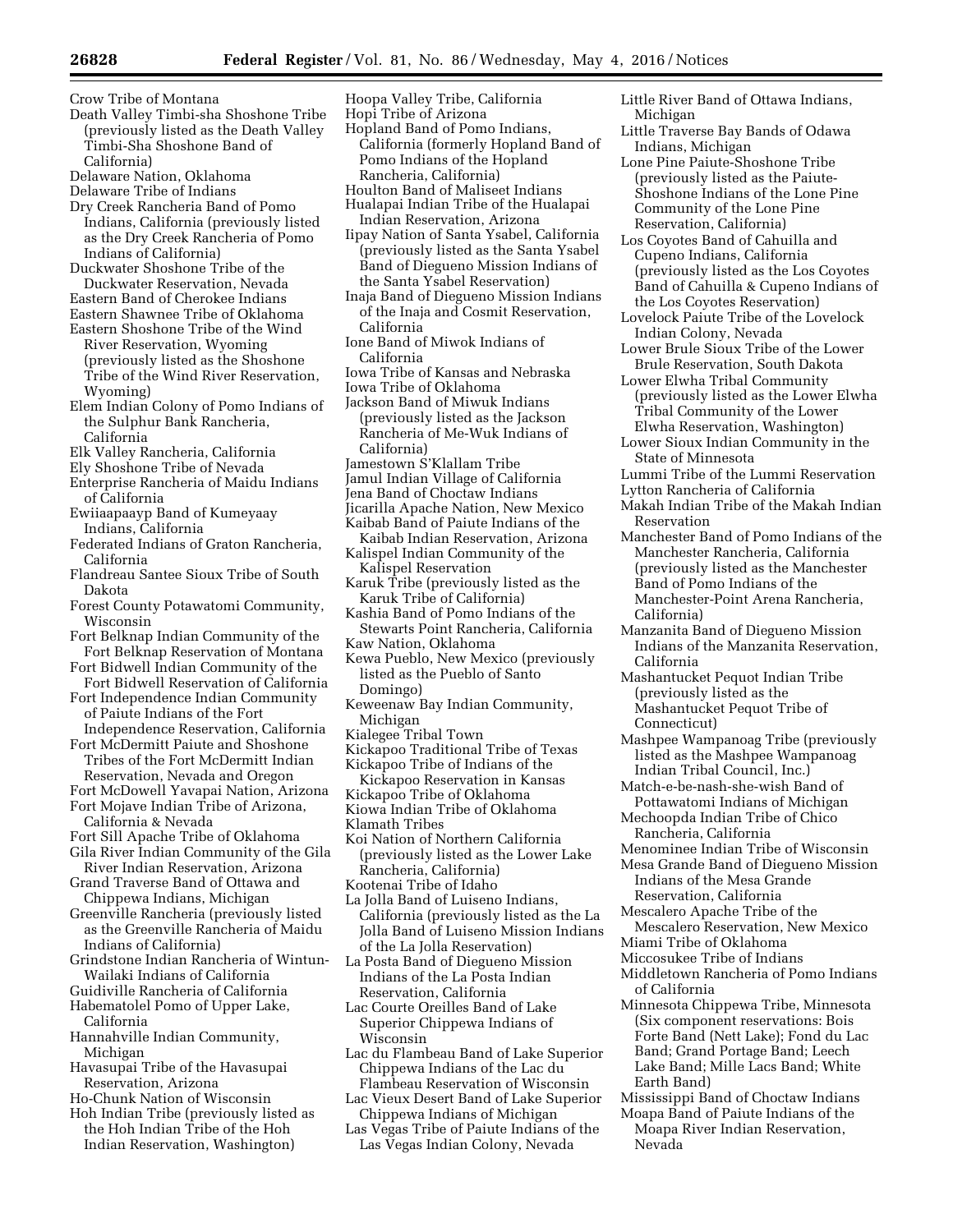- Mohegan Tribe of Indians of Connecticut (previously listed as Mohegan Indian Tribe of Connecticut)
- Mooretown Rancheria of Maidu Indians of California
- Morongo Band of Mission Indians, California (previously listed as the Morongo Band of Cahuilla Mission Indians of the Morongo Reservation)
- Muckleshoot Indian Tribe (previously listed as the Muckleshoot Indian Tribe of the Muckleshoot Reservation, Washington)
- Narragansett Indian Tribe
- Navajo Nation, Arizona, New Mexico & Utah
- Nez Perce Tribe (previously listed as the Nez Perce Tribe of Idaho)
- Nisqually Indian Tribe (previously listed as the Nisqually Indian Tribe of the Nisqually Reservation, Washington)
- Nooksack Indian Tribe
- Northern Cheyenne Tribe of the Northern Cheyenne Indian Reservation, Montana
- Northfork Rancheria of Mono Indians of California
- Northwestern Band of the Shoshone Nation (previously listed as Northwestern Band of Shoshoni Nation and the Northwestern Band of Shoshoni Nation of Utah (Washakie))

Nottawaseppi Huron Band of the Potawatomi, Michigan (previously listed as the Huron Potawatomi, Inc.)

- Oglala Sioux Tribe (previously listed as the Oglala Sioux Tribe of the Pine
- Ridge Reservation, South Dakota) Ohkay Owingeh, New Mexico
- (previously listed as the Pueblo of San Juan) Omaha Tribe of Nebraska
- Oneida Nation (previously listed as the
- Oneida Tribe of Indians of Wisconsin) Oneida Nation of New York Onondaga Nation
- Otoe-Missouria Tribe of Indians, Oklahoma
- Ottawa Tribe of Oklahoma
- Paiute Indian Tribe of Utah (Cedar Band of Paiutes, Kanosh Band of Paiutes, Koosharem Band of Paiutes, Indian Peaks Band of Paiutes, and Shivwits Band of Paiutes (formerly Paiute Indian Tribe of Utah (Cedar City Band of Paiutes, Kanosh Band of Paiutes, Koosharem Band of Paiutes, Indian Peaks Band of Paiutes, and Shivwits Band of Paiutes))
- Paiute-Shoshone Tribe of the Fallon Reservation and Colony, Nevada
- Pala Band of Mission Indians (previously listed as the Pala Band of Luiseno Mission Indians of the Pala Reservation, California)
- Pamunkey Indian Tribe
- Pascua Yaqui Tribe of Arizona
- Paskenta Band of Nomlaki Indians of California
- Passamaquoddy Tribe
- Pauma Band of Luiseno Mission Indians of the Pauma & Yuima Reservation, California
- Pawnee Nation of Oklahoma
- Pechanga Band of Luiseno Mission Indians of the Pechanga Reservation, California
- Penobscot Nation (previously listed as the Penobscot Tribe of Maine)
- Peoria Tribe of Indians of Oklahoma
- Picayune Rancheria of Chukchansi Indians of California
- Pinoleville Pomo Nation, California (previously listed as the Pinoleville Rancheria of Pomo Indians of California)
- Pit River Tribe, California (includes XL Ranch, Big Bend, Likely, Lookout, Montgomery Creek and Roaring Creek Rancherias)
- Poarch Band of Creeks (previously listed as the Poarch Band of Creek Indians of Alabama)
- Pokagon Band of Potawatomi Indians, Michigan and Indiana
- Ponca Tribe of Indians of Oklahoma
- Ponca Tribe of Nebraska
- Port Gamble S'Klallam Tribe (previously listed as the Port Gamble Band of S'Klallam Indians)
- Potter Valley Tribe, California
- Prairie Band Potawatomi Nation (previously listed as the Prairie Band of Potawatomi Nation, Kansas)
- Prairie Island Indian Community in the State of Minnesota
- Pueblo of Acoma, New Mexico
- Pueblo of Cochiti, New Mexico
- Pueblo of Isleta, New Mexico
- Pueblo of Jemez, New Mexico
- Pueblo of Laguna, New Mexico
- Pueblo of Nambe, New Mexico
- Pueblo of Picuris, New Mexico
- Pueblo of Pojoaque, New Mexico
- Pueblo of San Felipe, New Mexico
- Pueblo of San Ildefonso, New Mexico
- Pueblo of Sandia, New Mexico
- Pueblo of Santa Ana, New Mexico
- Pueblo of Santa Clara, New Mexico
- Pueblo of Taos, New Mexico
- Pueblo of Tesuque, New Mexico
- Pueblo of Zia, New Mexico
- Puyallup Tribe of the Puyallup Reservation
- Pyramid Lake Paiute Tribe of the Pyramid Lake Reservation, Nevada
- Quartz Valley Indian Community of the Quartz Valley Reservation of California
- Quechan Tribe of the Fort Yuma Indian Reservation, California & Arizona
- Quileute Tribe of the Quileute Reservation
- Quinault Indian Nation (previously listed as the Quinault Tribe of the Quinault Reservation, Washington)
- Ramona Band of Cahuilla, California (previously listed as the Ramona Band
- or Village of Cahuilla Mission Indians of California)
- Red Cliff Band of Lake Superior Chippewa Indians of Wisconsin
- Red Lake Band of Chippewa Indians, Minnesota
- Redding Rancheria, California
- Redwood Valley or Little River Band of Pomo Indians of the Redwood Valley Rancheria California (previously listed as the Redwood Valley Rancheria of Pomo Indians of California)
- Reno-Sparks Indian Colony, Nevada
- Resighini Rancheria, California Rincon Band of Luiseno Mission
- Indians of the Rincon Reservation, California
- Robinson Rancheria (previously listed as the Robinson Rancheria Band of Pomo Indians, California and the Robinson Rancheria of Pomo Indians of California)
- Rosebud Sioux Tribe of the Rosebud Indian Reservation, South Dakota
- Round Valley Indian Tribes, Round Valley Reservation, California (previously listed as the Round Valley Indian Tribes of the Round Valley Reservation, California)
- Sac & Fox Nation of Missouri in Kansas and Nebraska
- Sac & Fox Nation, Oklahoma
- Sac & Fox Tribe of the Mississippi in Iowa
- Saginaw Chippewa Indian Tribe of Michigan
- Saint Regis Mohawk Tribe (previously listed as the St. Regis Band of Mohawk Indians of New York)
- Salt River Pima-Maricopa Indian Community of the Salt River Reservation, Arizona
- Samish Indian Nation (previously listed as the Samish Indian Tribe, Washington)
- San Carlos Apache Tribe of the San Carlos Reservation, Arizona
- San Juan Southern Paiute Tribe of Arizona
- San Manuel Band of Mission Indians, California (previously listed as the San Manual Band of Serrano Mission Indians of the San Manual Reservation)
- San Pasqual Band of Diegueno Mission Indians of California
- Santa Rosa Band of Cahuilla Indians, California (previously listed as the Santa Rosa Band of Cahuilla Mission Indians of the Santa Rosa Reservation)
- Santa Rosa Indian Community of the Santa Rosa Rancheria, California
- Santa Ynez Band of Chumash Mission Indians of the Santa Ynez Reservation, California
- Santee Sioux Nation, Nebraska
- Sauk-Suiattle Indian Tribe
- Sault Ste. Marie Tribe of Chippewa Indians, Michigan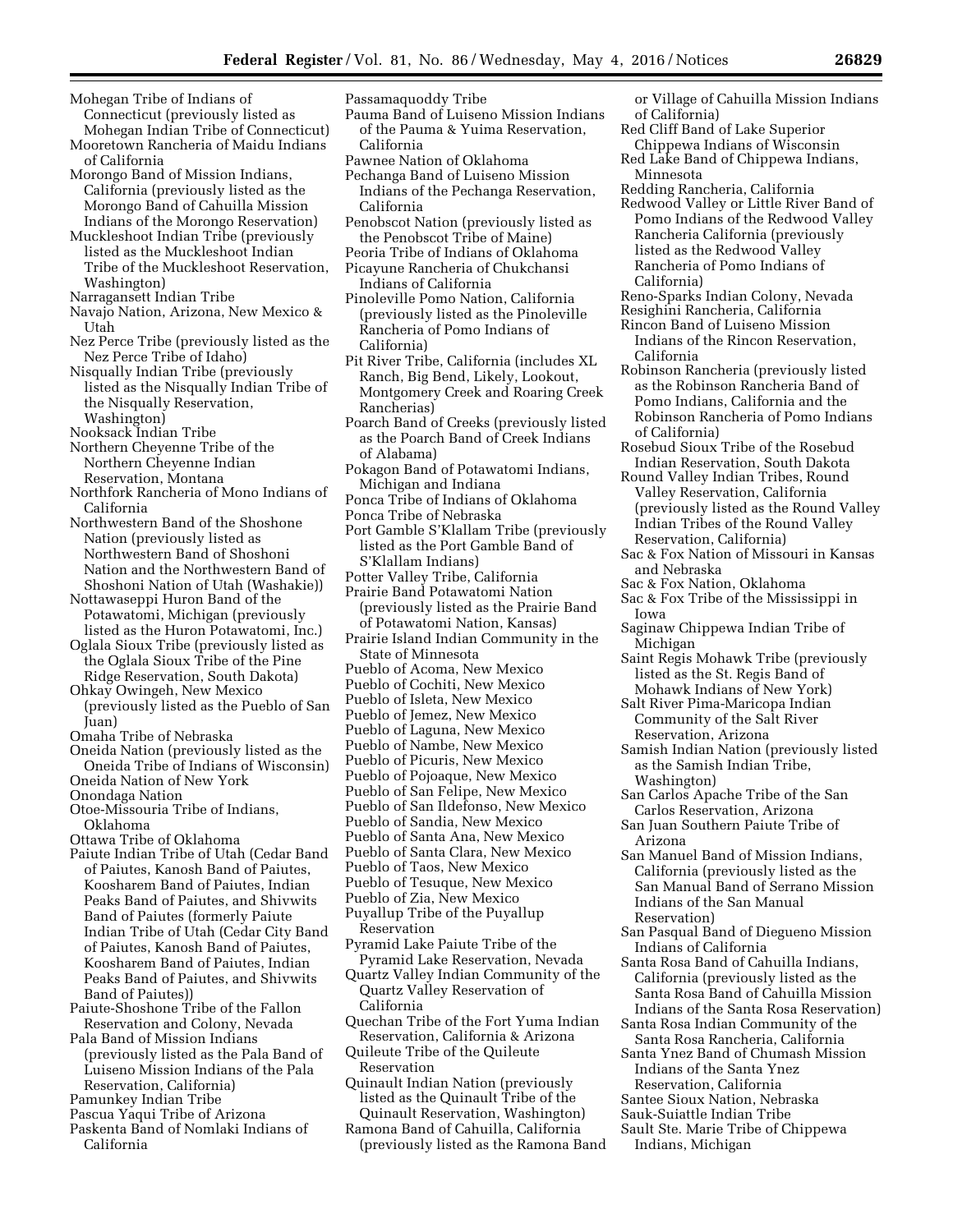- Scotts Valley Band of Pomo Indians of California
- Seminole Tribe of Florida (previously listed as the Seminole Tribe of Florida (Dania, Big Cypress, Brighton, Hollywood & Tampa Reservations))
- Seneca Nation of Indians (previously listed as the Seneca Nation of New York)
- Seneca-Cayuga Nation (previously listed as the Seneca-Cayuga Tribe of Oklahoma)
- Shakopee Mdewakanton Sioux Community of Minnesota
- Shawnee Tribe
- Sherwood Valley Rancheria of Pomo Indians of California
- Shingle Springs Band of Miwok Indians, Shingle Springs Rancheria (Verona Tract), California
- Shinnecock Indian Nation
- Shoalwater Bay Indian Tribe of the Shoalwater Bay Indian Reservation (previously listed as the Shoalwater Bay Tribe of the Shoalwater Bay Indian Reservation, Washington)
- Shoshone-Bannock Tribes of the Fort Hall Reservation
- Shoshone-Paiute Tribes of the Duck Valley Reservation, Nevada
- Sisseton-Wahpeton Oyate of the Lake Traverse Reservation, South Dakota
- Skokomish Indian Tribe (previously listed as the Skokomish Indian Tribe of the Skokomish Reservation, Washington)
- Skull Valley Band of Goshute Indians of Utah
- Snoqualmie Indian Tribe (previously listed as the Snoqualmie Tribe, Washington)
- Soboba Band of Luiseno Indians, California
- Sokaogon Chippewa Community, Wisconsin
- Southern Ute Indian Tribe of the Southern Ute Reservation, Colorado
- Spirit Lake Tribe, North Dakota
- Spokane Tribe of the Spokane
- Reservation Squaxin Island Tribe of the Squaxin Island Reservation
- St. Croix Chippewa Indians of Wisconsin
- Standing Rock Sioux Tribe of North & South Dakota
- Stillaguamish Tribe of Indians of Washington (previously listed as the Stillaguamish Tribe of Washington)
- Stockbridge Munsee Community, Wisconsin
- Summit Lake Paiute Tribe of Nevada Suquamish Indian Tribe of the Port
- Madison Reservation Susanville Indian Rancheria, California
- Swinomish Indian Tribal Community (previously listed as the Swinomish
- Indians of the Swinomish Reservation of Washington)
- Sycuan Band of the Kumeyaay Nation Table Mountain Rancheria of California Tejon Indian Tribe
- Te-Moak Tribe of Western Shoshone Indians of Nevada (Four constituent bands: Battle Mountain Band; Elko Band; South Fork Band and Wells Band)
- The Chickasaw Nation
- The Choctaw Nation of Oklahoma
- The Modoc Tribe of Oklahoma
- The Muscogee (Creek) Nation
- The Osage Nation (previously listed as the Osage Tribe)
- The Quapaw Tribe of Indians
- The Seminole Nation of Oklahoma
- Thlopthlocco Tribal Town
- Three Affiliated Tribes of the Fort
- Berthold Reservation, North Dakota
- Tohono O'odham Nation of Arizona
- Tolowa Dee-ni' Nation (previously listed as the Smith River Rancheria, California)
- Tonawanda Band of Seneca (previously listed as the Tonawanda Band of Seneca Indians of New York)
- Tonkawa Tribe of Indians of Oklahoma
- Tonto Apache Tribe of Arizona
- Torres Martinez Desert Cahuilla Indians, California (previously listed as the Torres-Martinez Band of Cahuilla Mission Indians of California)
- Tulalip Tribes of Washington (previously listed as the Tulalip Tribes of the Tulalip Reservation, Washington)
- Tule River Indian Tribe of the Tule River Reservation, California
- Tunica-Biloxi Indian Tribe
- Tuolumne Band of Me-Wuk Indians of the Tuolumne Rancheria of California
- Turtle Mountain Band of Chippewa Indians of North Dakota Tuscarora Nation
- Twenty-Nine Palms Band of Mission
- Indians of California
- United Auburn Indian Community of the Auburn Rancheria of California
- United Keetoowah Band of Cherokee Indians in Oklahoma
- Upper Sioux Community, Minnesota
- Upper Skagit Indian Tribe
- Ute Indian Tribe of the Uintah & Ouray Reservation, Utah
- Ute Mountain Ute Tribe (previously listed as the Ute Mountain Tribe of the Ute Mountain Reservation, Colorado, New Mexico & Utah)
- Utu Utu Gwaitu Paiute Tribe of the Benton Paiute Reservation, California
- Walker River Paiute Tribe of the Walker River Reservation, Nevada

Wampanoag Tribe of Gay Head (Aquinnah)

- Washoe Tribe of Nevada & California (Carson Colony, Dresslerville Colony, Woodfords Community, Stewart Community, & Washoe Ranches)
- White Mountain Apache Tribe of the Fort Apache Reservation, Arizona
- Wichita and Affiliated Tribes (Wichita, Keechi, Waco & Tawakonie), Oklahoma
- Wilton Rancheria, California
- Winnebago Tribe of Nebraska

Winnemucca Indian Colony of Nevada

- Wiyot Tribe, California (previously
- listed as the Table Bluff Reservation— Wiyot Tribe)
- Wyandotte Nation
- Yankton Sioux Tribe of South Dakota Yavapai-Apache Nation of the Camp
- Verde Indian Reservation, Arizona Yavapai-Prescott Indian Tribe
- (previously listed as the Yavapai-Prescott Tribe of the Yavapai Reservation, Arizona)
- Yerington Paiute Tribe of the Yerington Colony & Campbell Ranch, Nevada
- Yocha Dehe Wintun Nation, California (previously listed as the Rumsey Indian Rancheria of Wintun Indians of California)
- Yomba Shoshone Tribe of the Yomba Reservation, Nevada
- Ysleta del Sur Pueblo (previously listed as the Ysleta Del Sur Pueblo of Texas)
- Yurok Tribe of the Yurok Reservation, California
- Zuni Tribe of the Zuni Reservation, New Mexico

# **NATIVE ENTITIES WITHIN THE STATE OF ALASKA RECOGNIZED AND ELIGIBLE TO RECEIVE SERVICES FROM THE UNITED STATES BUREAU OF INDIAN AFFAIRS**

- Agdaagux Tribe of King Cove
- Akiachak Native Community
- Akiak Native Community
- Alatna Village
- Algaaciq Native Village (St. Mary's)
- Allakaket Village
- Alutiiq Tribe of Old Harbor (previously listed as Native Village of Old Harbor and Village of Old Harbor)
- Angoon Community Association
- Anvik Village
	- Arctic Village (See Native Village of Venetie Tribal Government)
- Asa'carsarmiut Tribe
- Atqasuk Village (Atkasook)
- Beaver Village
- Birch Creek Tribe
- Central Council of the Tlingit & Haida Indian Tribes

the Native Village of Chistochina)

Chignik Bay Tribal Council (previously listed as the Native Village of Chignik)

Chilkat Indian Village (Klukwan) Chilkoot Indian Association (Haines) Chinik Eskimo Community (Golovin) Chuloonawick Native Village

Chalkyitsik Village Cheesh-Na Tribe (previously listed as

Chevak Native Village Chickaloon Native Village

Chignik Lake Village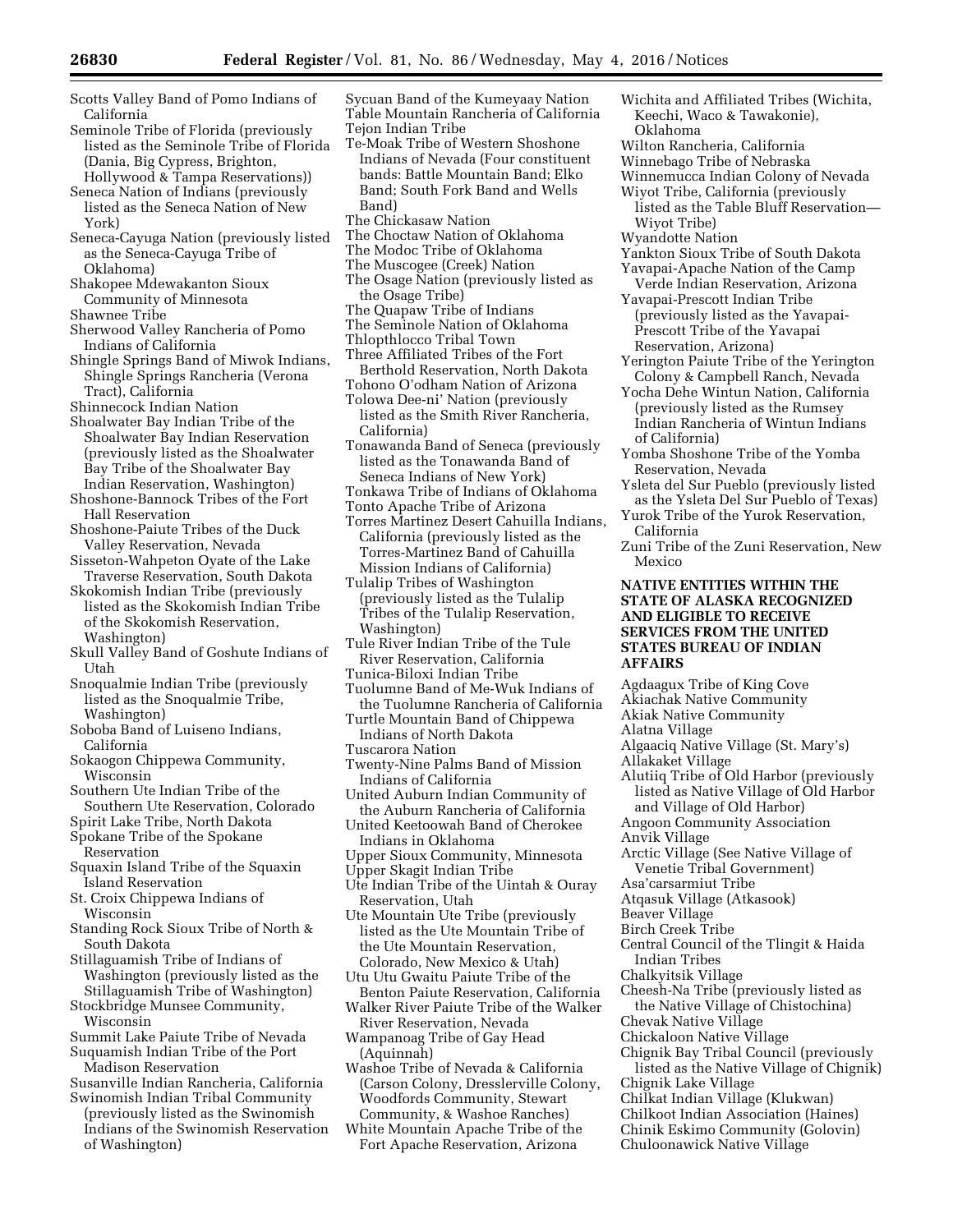Circle Native Community Craig Tribal Association (previously listed as the Craig Community Association) Curyung Tribal Council Douglas Indian Association Egegik Village Eklutna Native Village Emmonak Village Evansville Village (aka Bettles Field) Galena Village (aka Louden Village) Gulkana Village Healy Lake Village Holy Cross Village Hoonah Indian Association Hughes Village Huslia Village Hydaburg Cooperative Association Igiugig Village Inupiat Community of the Arctic Slope Iqurmuit Traditional Council Ivanof Bay Tribe (previously listed as the Ivanoff Bay Tribe and the Ivanoff Bay Village) Kaguyak Village Kaktovik Village (aka Barter Island) Kasigluk Traditional Elders Council Kenaitze Indian Tribe Ketchikan Indian Corporation King Island Native Community King Salmon Tribe Klawock Cooperative Association Knik Tribe Kokhanok Village Koyukuk Native Village Levelock Village Lime Village Manley Hot Springs Village Manokotak Village McGrath Native Village Mentasta Traditional Council Metlakatla Indian Community, Annette Island Reserve Naknek Native Village Native Village of Afognak Native Village of Akhiok Native Village of Akutan Native Village of Aleknagik Native Village of Ambler Native Village of Atka Native Village of Barrow Inupiat Traditional Government Native Village of Belkofski Native Village of Brevig Mission Native Village of Buckland Native Village of Cantwell Native Village of Chenega (aka Chanega) Native Village of Chignik Lagoon Native Village of Chitina Native Village of Chuathbaluk (Russian Mission, Kuskokwim) Native Village of Council Native Village of Deering Native Village of Diomede (aka Inalik) Native Village of Eagle Native Village of Eek Native Village of Ekuk Native Village of Ekwok (previously listed as Ekwok Village)

Native Village of Elim Native Village of Eyak (Cordova) Native Village of False Pass Native Village of Fort Yukon Native Village of Gakona Native Village of Gambell Native Village of Georgetown Native Village of Goodnews Bay Native Village of Hamilton Native Village of Hooper Bay Native Village of Kanatak Native Village of Karluk Native Village of Kiana Native Village of Kipnuk Native Village of Kivalina Native Village of Kluti Kaah (aka Copper Center) Native Village of Kobuk Native Village of Kongiganak Native Village of Kotzebue Native Village of Koyuk Native Village of Kwigillingok Native Village of Kwinhagak (aka Quinhagak) Native Village of Larsen Bay Native Village of Marshall (aka Fortuna Ledge) Native Village of Mary's Igloo Native Village of Mekoryuk Native Village of Minto Native Village of Nanwalek (aka English Bay) Native Village of Napaimute Native Village of Napakiak Native Village of Napaskiak Native Village of Nelson Lagoon Native Village of Nightmute Native Village of Nikolski Native Village of Noatak Native Village of Nuiqsut (aka Nooiksut) Native Village of Nunam Iqua (previously listed as the Native Village of Sheldon's Point) Native Village of Nunapitchuk Native Village of Ouzinkie Native Village of Paimiut Native Village of Perryville Native Village of Pilot Point Native Village of Pitka's Point Native Village of Point Hope Native Village of Point Lay Native Village of Port Graham Native Village of Port Heiden Native Village of Port Lions Native Village of Ruby Native Village of Saint Michael Native Village of Savoonga Native Village of Scammon Bay Native Village of Selawik Native Village of Shaktoolik Native Village of Shishmaref Native Village of Shungnak Native Village of Stevens Native Village of Tanacross Native Village of Tanana Native Village of Tatitlek Native Village of Tazlina Native Village of Teller Native Village of Tetlin

Native Village of Tuntutuliak Native Village of Tununak Native Village of Tyonek Native Village of Unalakleet Native Village of Unga Native Village of Venetie Tribal Government (Arctic Village and Village of Venetie) Native Village of Wales Native Village of White Mountain Nenana Native Association New Koliganek Village Council New Stuyahok Village Newhalen Village Newtok Village Nikolai Village Ninilchik Village Nome Eskimo Community Nondalton Village Noorvik Native Community Northway Village Nulato Village Nunakauyarmiut Tribe Organized Village of Grayling (aka Holikachuk) Organized Village of Kake Organized Village of Kasaan Organized Village of Kwethluk Organized Village of Saxman Orutsararmiut Traditional Native Council (previously listed as Orutsararmuit Native Village (aka Bethel)) Oscarville Traditional Village Pauloff Harbor Village Pedro Bay Village Petersburg Indian Association Pilot Station Traditional Village Platinum Traditional Village Portage Creek Village (aka Ohgsenakale) Pribilof Islands Aleut Communities of St. Paul & St. George Islands Qagan Tayagungin Tribe of Sand Point Village Qawalangin Tribe of Unalaska Rampart Village Saint George Island (See Pribilof Islands Aleut Communities of St. Paul & St. George Islands) Saint Paul Island (See Pribilof Islands Aleut Communities of St. Paul & St. George Islands) Seldovia Village Tribe Shageluk Native Village Sitka Tribe of Alaska Skagway Village South Naknek Village Stebbins Community Association Sun'aq Tribe of Kodiak (previously listed as the Shoonaq' Tribe of Kodiak) Takotna Village Tangirnaq Native Village (formerly Lesnoi Village (aka Woody Island)) Telida Village Traditional Village of Togiak Tuluksak Native Community Twin Hills Village Ugashik Village